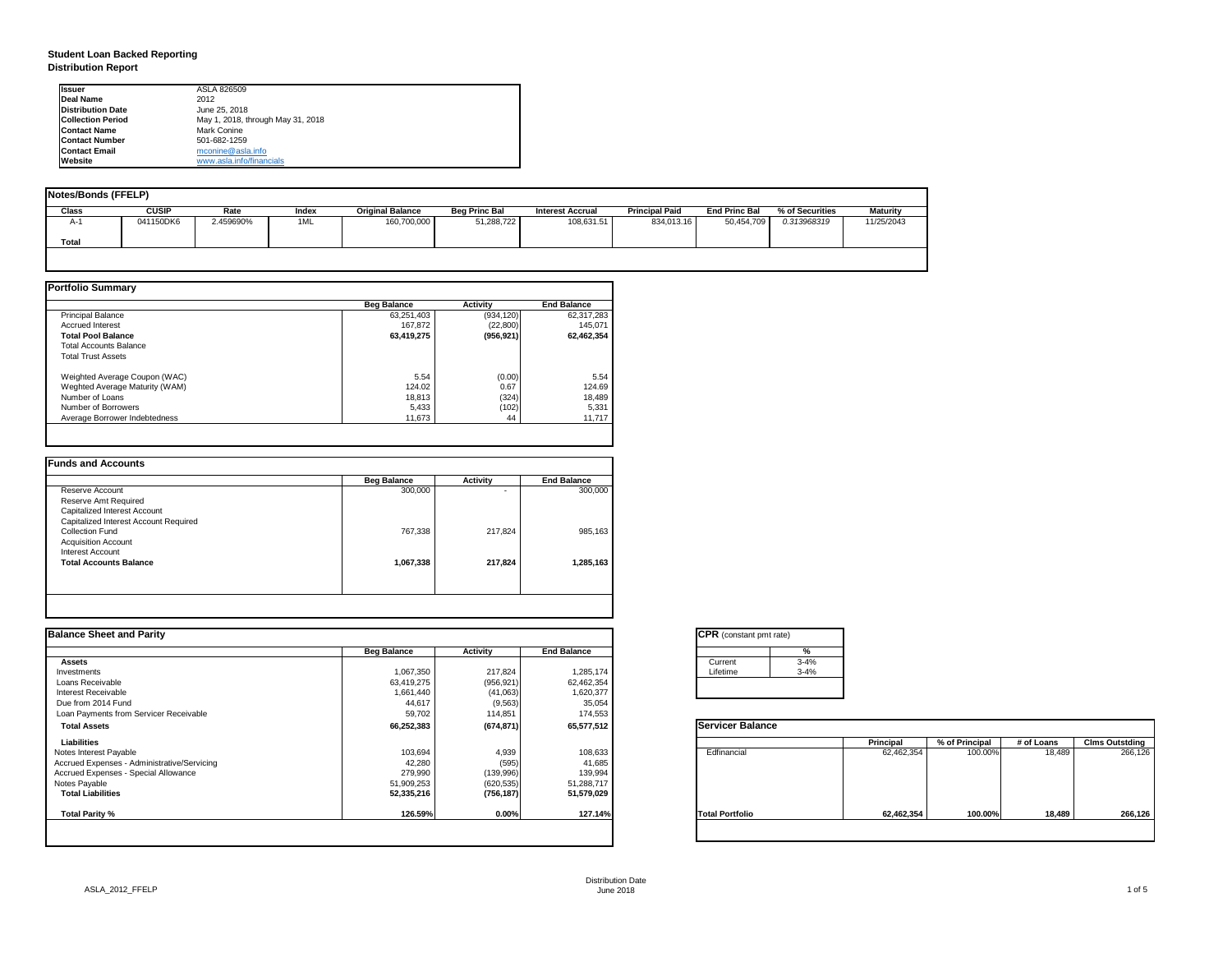## **Student Loan Backed Reporting Distribution Report**

### **Delinquency Status**

|                           | # of Loans       |               | <b>Principal</b> |               | % of Principal   |               | <b>WAC</b>       |               | <b>WARM</b>      |               |
|---------------------------|------------------|---------------|------------------|---------------|------------------|---------------|------------------|---------------|------------------|---------------|
|                           | <b>Beginning</b> | <b>Ending</b> | <b>Beginning</b> | <b>Ending</b> | <b>Beginning</b> | <b>Ending</b> | <b>Beginning</b> | <b>Ending</b> | <b>Beginning</b> | <b>Ending</b> |
| In School                 | 51               | 49            | 194,444          | 188,059       | 0.31%            | 0.30%         | 5.76             | 5.71          | 119.73           | 118.94        |
| Grace                     | 30               | 33            | 97,389           | 107,274       | 0.15%            | 0.17%         | 5.52             | 5.66          | 119.57           | 120.00        |
| Repayment                 |                  |               |                  |               |                  |               |                  |               |                  |               |
| Current                   | 12,092           | 11,861        | 37,580,243       | 36,978,711    | 59.26%           | 59.20%        | 5.67             | 5.65          | 132.28           | 132.05        |
| 31-60 Days Delinquent     | 600              | 593           | 2,433,695        | 2,266,702     | 3.84%            | 3.63%         | 5.69             | 5.78          | 123.02           | 124.05        |
| 61-90 Days Delinquent     | 333              | 380           | 1,410,265        | 1,489,433     | 2.22%            | 2.38%         | 5.87             | 5.73          | 130.06           | 120.91        |
| 91-120 Days Delingent     | 213              | 275           | 743,049          | 1,185,989     | 1.17%            | 1.90%         | 5.35             | 5.86          | 119.53           | 122.52        |
| 121-180 Days Delinquent   | 383              | 363           | 1,377,694        | 1,275,898     | 2.17%            | 2.04%         | 5.69             | 5.58          | 106.56           | 109.47        |
| 181-270 Days Delinquent   | 700              | 321           | 3,023,138        | 1,239,339     | 4.77%            | 1.98%         | 5.71             | 5.76          | 111.09           | 116.14        |
| 271+ Days Delinquent      | 82               | 444           | 305,237          | 2,011,464     | 0.48%            | 3.22%         | 5.63             | 5.71          | 125.66           | 106.67        |
| <b>Total Repayment</b>    | 14,403           | 14,237        | 46,873,321       | 46,447,535    | 73.91%           | 74.36%        | 5.67             | 5.67          | 129.36           | 128.91        |
| Forbearance               | 2,175            | 2,140         | 8,999,283        | 8,642,645     | 14.19%           | 13.84%        | 5.69             | 5.71          | 121.56           | 124.17        |
| Deferment                 | 2,082            | 1,959         | 7,018,824        | 6,822,280     | 11.07%           | 10.92%        | 5.56             | 5.61          | 118.42           | 123.78        |
| <b>Claims in Progress</b> | 72               | 71            | 236,014          | 254,561       | 0.37%            | 0.41%         | 6.08             | 5.84          | 97.17            | 126.48        |
| <b>Claims Denied</b>      |                  |               |                  |               |                  |               |                  |               |                  |               |
| <b>Total Portfolio</b>    | 18,813           | 18,489        | 63,419,275       | 62,462,354    | 100.00%          | 100.00%       | 5.67             | 5.67          | 126.88           | 127.64        |

|                                     | # of Loans       |               | <b>Principal</b> |               | % of Principal   |               | <b>WAC</b>       |               | <b>WARM</b>      |               |
|-------------------------------------|------------------|---------------|------------------|---------------|------------------|---------------|------------------|---------------|------------------|---------------|
|                                     | <b>Beginning</b> | <b>Ending</b> | <b>Beginning</b> | <b>Ending</b> | <b>Beginning</b> | <b>Ending</b> | <b>Beginning</b> | <b>Ending</b> | <b>Beginning</b> | <b>Ending</b> |
| Current                             | 12,092           | 11,861        | 37,580,243       | 36,978,711    | 80.17%           | 79.61%        | 5.67             | 5.65          | 132.28           | 132.05        |
| 31-60 Days Delinquent               | 600              | 593           | 2,433,695        | 2,266,702     | 5.19%            | 4.88%         | 5.69             | 5.78          | 123.02           | 124.05        |
| 61-90 Days Delinquent               | 333              | 380           | 1,410,265        | 1,489,433     | 3.01%            | 3.21%         | 5.87             | 5.73          | 130.06           | 120.91        |
| 91-120 Days Delinqent               | 213              | 275           | 743,049          | ,185,989      | 1.59%            | 2.55%         | 5.35             | 5.86          | 119.53           | 122.52        |
| 121-180 Days Delinquent             | 383              | 363           | 1,377,694        | 1,275,898     | 2.94%            | 2.75%         | 5.69             | 5.58          | 106.56           | 109.47        |
| 181-270 Days Delinquent             | 700              | 321           | 3,023,138        | 1,239,339     | 6.45%            | 2.67%         | 5.71             | 5.76          | 111.09           | 116.14        |
| 271+ Days Delinquent                | 82               | 444           | 305,237          | 2,011,464     | 0.65%            | 4.33%         | 5.63             | 5.71          | 125.66           | 106.67        |
| <b>Total Portfolio in Repayment</b> | 14,403           | 14,237        | 46,873,321       | 46,447,535    | 100.00%          | 100.00%       | 5.67             | 5.67          | 129.36           | 128.91        |

| Portfolio by Loan Type                |                  |               |                  |               |                  |               |                  |        |                  |        |
|---------------------------------------|------------------|---------------|------------------|---------------|------------------|---------------|------------------|--------|------------------|--------|
|                                       | # of Loans       |               | <b>Principal</b> |               | % of Principal   |               | <b>WAC</b>       |        | WARM             |        |
|                                       | <b>Beginning</b> | <b>Ending</b> | <b>Beginning</b> | <b>Ending</b> | <b>Beginning</b> | <b>Ending</b> | <b>Beginning</b> | Ending | <b>Beginning</b> | Ending |
| <b>Subsidized Consolidation Loans</b> |                  |               |                  |               |                  |               |                  |        |                  |        |
| Unsubsidized Consolidation Loans      |                  |               |                  |               |                  |               |                  |        |                  |        |
| <b>Subsidized Stafford Loans</b>      | 10,611           | 10,436        | 28,765,448       | 28,360,051    | 45.36%           | 45.40%        | 5.53             | 5.53   | 118.99           | 119.58 |
| <b>Unsubsidized Stafford Loans</b>    | 7,895            | 7,755         | 32,911,643       | 32,382,543    | 51.90%           | 51.84%        | 5.66             | 5.66   | 134.41           | 135.37 |
| <b>PLUS/GradPLUS Loans</b>            | 307              | 298           | 1,742,184        | 1,719,761     | 2.75%            | 2.75%         | 8.09             | 8.09   | 114.96           | 114.99 |
| <b>SLS Loans</b>                      |                  |               |                  |               |                  |               |                  |        |                  |        |
| <b>Total Portfolio</b>                | 18,813           | 18,489        | 63,419,275       | 62,462,354    | 100.00%          | 100.00%       | 5.67             | 5.67   | 126.88           | 127.64 |

| <b>Portfolio by Program Type</b>           |                  |               |                  |                  |                  |               |                  |               |                  |               |
|--------------------------------------------|------------------|---------------|------------------|------------------|------------------|---------------|------------------|---------------|------------------|---------------|
|                                            |                  | # of Loans    |                  | <b>Principal</b> | % of Principal   |               | <b>WAC</b>       |               | <b>WARM</b>      |               |
|                                            | <b>Beginning</b> | <b>Ending</b> | <b>Beginning</b> | <b>Ending</b>    | <b>Beginning</b> | <b>Ending</b> | <b>Beginning</b> | <b>Ending</b> | <b>Beginning</b> | <b>Ending</b> |
| Graduate / 4-Year Loans                    | 14,505           | 14,238        | 50,694,614       | 49,864,054       | 79.94%           | 79.83%        | 5.66             | 5.66          | 126.82           | 127.64        |
| 2-Year Loans                               | 3,990            | 3,942         | 11,955,390       | 11,845,544       | 18.85%           | 18.96%        | 5.69             | 5.69          | 127.51           | 128.03        |
| Proprietary / Technical / Vocational Loans | 318              | 309           | 769,272          | 752,756          | 1.21%            | 1.21%         | 5.65             | 5.62          | 121.18           | 121.60        |
| Unknown (Consolidation) Loans              |                  |               |                  |                  |                  |               |                  |               |                  |               |
| Other Loans                                |                  |               |                  |                  |                  |               |                  |               |                  |               |
| <b>Total Portfolio</b>                     | 18,813           | 18,489        | 63,419,275       | 62,462,354       | 100.00%          | 100.00%       | 5.67             | 5.67          | 126.88           | 127.64        |
|                                            |                  |               |                  |                  |                  |               |                  |               |                  |               |

|                        | # of Loans       |               | <b>Principal</b> |               | % of Principal   |               |  |
|------------------------|------------------|---------------|------------------|---------------|------------------|---------------|--|
|                        | <b>Beginning</b> | <b>Ending</b> | <b>Beginning</b> | <b>Ending</b> | <b>Beginning</b> | <b>Ending</b> |  |
| <b>Fixed Loans</b>     | 11,039           | 10,846        | 42,230,475       | 41,602,721    | 66.59%           | 66.60%        |  |
| Variable Loans         | 7,774            | 7,643         | 21,188,800       | 20,859,633    | 33.41%           | 33.40%        |  |
| T-Bill Loans           | 7,774            | 7,643         | 21,188,800       | 20,859,633    | 33.41%           | 33.40%        |  |
| <b>CMT Loans</b>       |                  |               |                  |               |                  |               |  |
| <b>Total Portfolio</b> | 18,813           | 18,489        | 63,419,275       | 62,462,354    | 100.00%          | 100.00%       |  |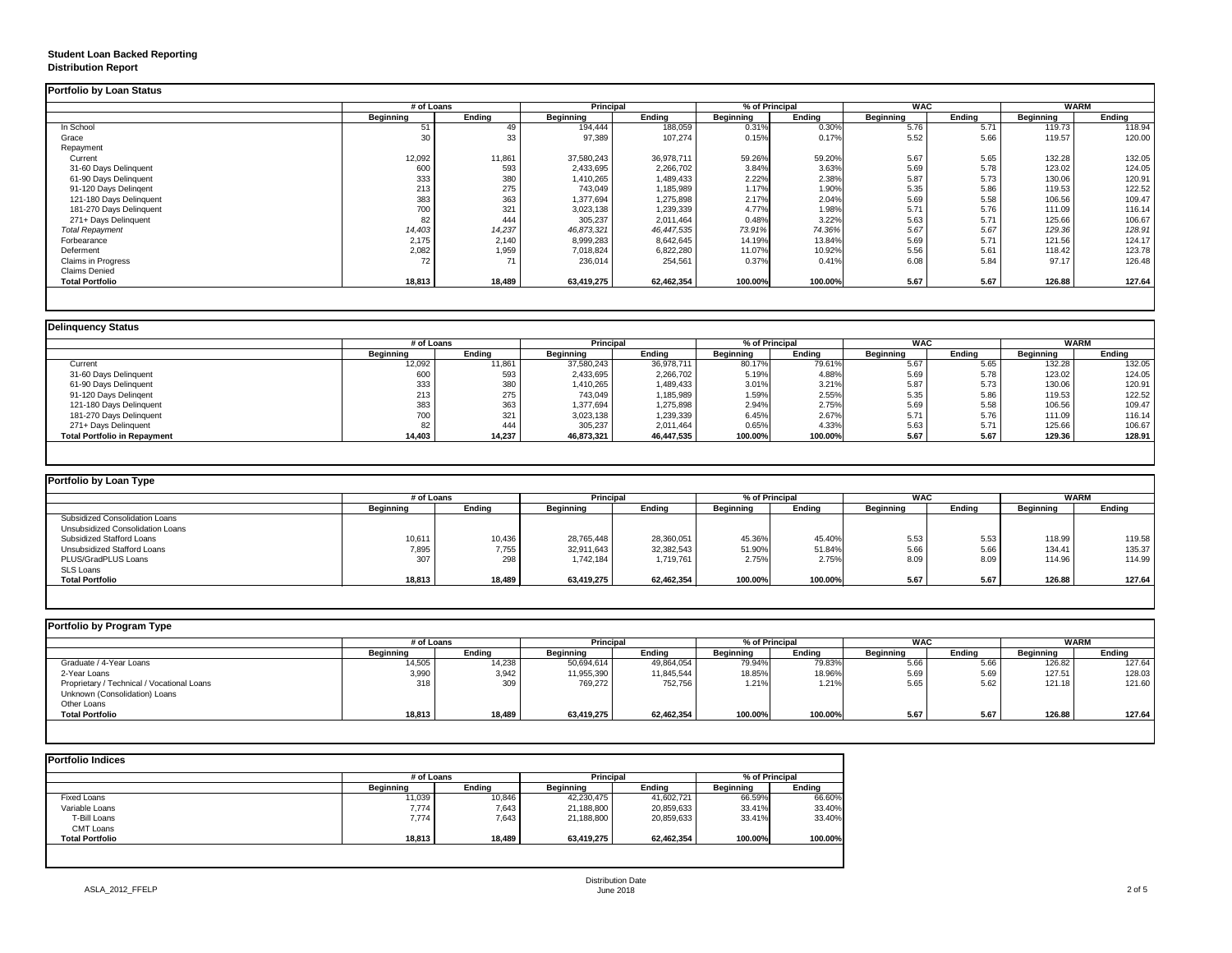**Distribution Date** June 25, 2018<br>**Collection Period** May 1, 2018, through May<br>**May 1, 2018**, through May May 1, 2018, through May 31, 2018

# **Collection Activity**

| <b>Collection Account</b>                                                                    | as of 5/31/2018 |
|----------------------------------------------------------------------------------------------|-----------------|
| Beginning Balance - May 1, 2018                                                              | 767,338         |
| <b>Collection Amount Received</b>                                                            | 1,092,231       |
| Recoveries                                                                                   |                 |
| Reserve Account                                                                              |                 |
| <b>Excess of Required Reserve Account</b>                                                    |                 |
| Interest on Investment Earnings                                                              | 676             |
| Capitalized Interest Account (after a stepdown or release date)                              |                 |
| <b>Acquisition Account</b>                                                                   |                 |
| <b>Payments from Guarantor</b>                                                               |                 |
| Transfer from 2010 Collection Fund for correction of error                                   |                 |
| <b>Required Repurchases</b>                                                                  |                 |
| Special Allowance Payable to Department of Education                                         | (107, 744)      |
| <b>Consolidation Rebate Fees</b>                                                             |                 |
| <b>Rating Agency Surveillance Fees</b>                                                       |                 |
| Principal payments, interest payments, administration fees, servicing fees, and trustee fees | (767, 338)      |
| Other Amounts Received in Collection                                                         |                 |
| <b>Total Available Funds</b>                                                                 | 985,163         |

| <b>Fees Due for Current Period</b> | as of 5/31/2018 |
|------------------------------------|-----------------|
| <b>Indenture Trustee Fees</b>      | 833.33          |
| <b>Servicing Fees</b>              | 36,474          |
| <b>Administration Fees</b>         | 5,211           |
| Late Fees                          |                 |
| Other Fees                         |                 |
| <b>Total Fees</b>                  | 42,518.33       |

| <b>Cumulative Default Rate</b>                                                                       | as of 5/31/2018 |
|------------------------------------------------------------------------------------------------------|-----------------|
| Current Period Defaults (\$)                                                                         | 1,969,965.77    |
| Cumulative Defaults (\$)                                                                             | 38,985,284.02   |
| Cumulative Default (% of original pool balance)                                                      | 24.28%          |
| Cumulative Default (% of cumulative entered repayment balance) <sup>a</sup>                          | 62.71%          |
| Current Period Payments (Recoveries) from Guarantor (\$)                                             | 191,182.02      |
| Current Period Borrower Recoveries (\$)                                                              | n/a             |
| Cumulative Recoveries (\$) <sup>b</sup>                                                              | \$35,145,364.50 |
| Cumulative Recovery Rate (%)                                                                         | 90.15%          |
| Cumulative Net Loss Rate (%)                                                                         | 2.39%           |
| Servicer Reject Rate (FFELP) (%)                                                                     |                 |
| Cumulative Servicer Reject Rate (FFELP) (%)                                                          |                 |
| Repayment balance includes all repayment loans with the exception of balances in claim status<br> a) |                 |
| Cumulative Recoveries includes 97% of claims in progress balances<br>b)                              |                 |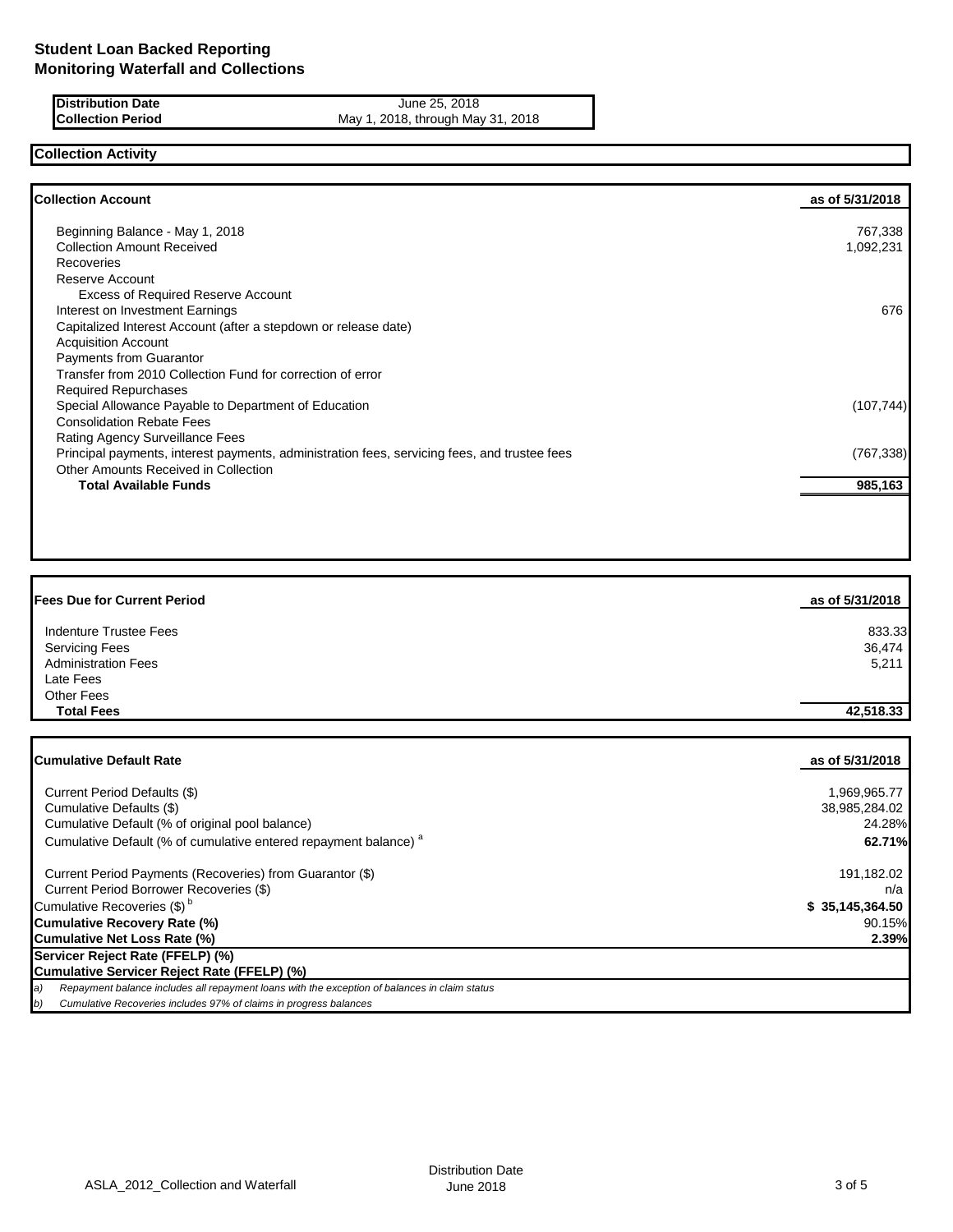## **Waterfall Activity**

| <b>Waterfall for Distribution</b>                                                         | <b>Amount Due</b> | <b>Amount Remaining</b> |
|-------------------------------------------------------------------------------------------|-------------------|-------------------------|
| <b>Total Available Funds</b>                                                              |                   | 985,163                 |
| First: Payments under any Joint Sharing Agreement                                         |                   |                         |
| <b>Second: Trustee Fees</b>                                                               | 833.33            | 984,330                 |
| Third: Servicing Fees and Backup Servicing Fees                                           | 36,474            | 947,856                 |
| <b>Fourth: Administration Fees</b>                                                        | 5,211             | 942,645                 |
| <b>Fifth: Noteholder Interest</b>                                                         | 108,631.51        | 834,013                 |
| Sixth: Reinstate the balance of the Reserve Fund up to the Specified Reserve Fund Balance |                   |                         |
| Seventh: Noteholder Principal, until paid in full                                         | 834,013.16        |                         |
|                                                                                           |                   |                         |

| <b>Principal and Interest Distributions</b>    | <b>Class A-1</b> |
|------------------------------------------------|------------------|
|                                                |                  |
| <b>Quarterly Interest Due</b>                  | 108,631.51       |
| <b>Quarterly Interest Paid</b>                 | 108,631.51       |
| Interest Shortfall                             |                  |
|                                                |                  |
| Interest Carryover Due                         |                  |
| Interest Carryover Paid                        |                  |
| Interest Carryover                             |                  |
| <b>Quarterly Principal Distribution Amount</b> | 834,013.16       |
| <b>Quarterly Principal Paid</b>                | 834,013.16       |
| Shortfall                                      |                  |
|                                                |                  |
| <b>Total Distribution Amount</b>               | 942,644.67       |
|                                                |                  |
|                                                |                  |